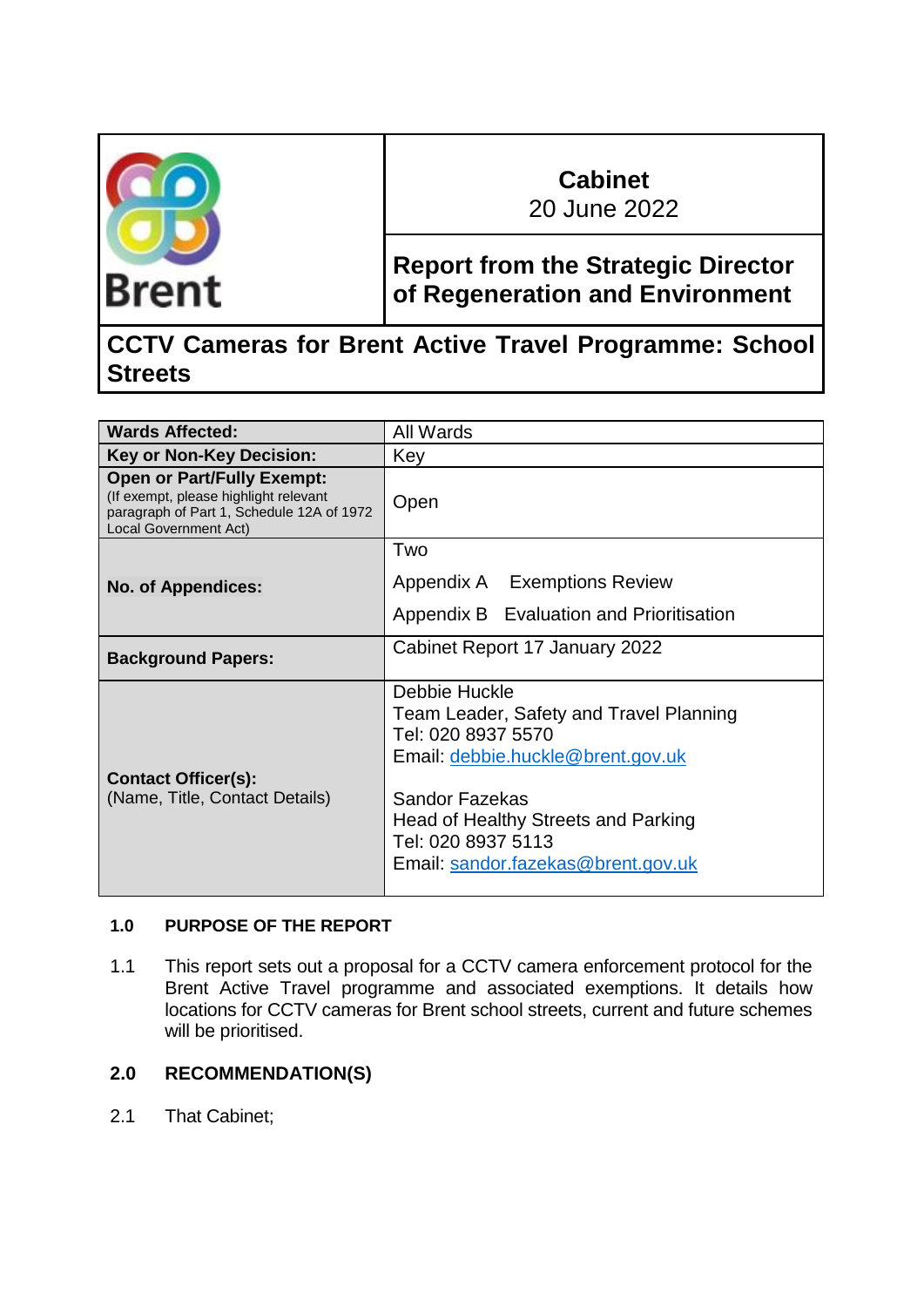- (i) Notes the outcome of the exemptions review and agrees the officer recommendations in respect of exemptions for school streets enforcement contained within Appendix A of this report.
- (ii) Notes and approves the suggested approach to identify priority CCTV locations for school street schemes and CCTV camera enforcement protocol for implementation.

#### **3.0 BACKGROUND**

- 3.1 While the current council parking policy (2020) makes reference to the use of CCTV enforcement for school keep clear markings (fixed and mobile), moving traffic contraventions and ULEZ, there is limited information about the camera operations and no reference to exemptions.
- 3.2 Due to the speed of the implementation of school street schemes across London there is no consistent approach to the use of CCTV cameras and associated exemptions, therefore a Brent specific policy is required.
- 3.3 A school street (pedestrian and cycle zone) is a timed road closure that prevents parents from driving in the zone during school drop off and pick up times. Barriers and/or cones are placed across the road and signs displaying the times of operation are installed. Some exemptions currently apply which include residents living within the zone, blue badge holders, emergency services and deliveries.
- 3.4 School streets are key in helping Brent plan for a more sustainable and healthy future by encouraging people to walk and cycle, reducing air pollution and improving road safety and congestion. These schemes additionally support the longer-term climate and health objectives of the borough.
- 3.5 There are many benefits of using CCTV cameras to enforce our active travel programme and this report highlights these together with details of priority locations.

#### **4.0 CCTV Cameras for School Streets Programme**

- 4.1 CCTV cameras are currently in use for the two permanent school street schemes at Harlesden Primary and Wykeham Primary schools. Due to the locations of both of these schemes, one being in a cul-de-sac and one with an emergency access gate, they required only one camera per location.
- 4.2 Installing CCTV cameras at our priority school streets will be greatly appreciated by the schools as staff are currently managing these closure points at the start and end of the school day, which detracts from other school duties. In addition, some staff have been subject to verbal abuse from drivers who do not support these schemes.
- 4.3 To maximise the benefit of the CCTV cameras, it is proposed to use one camera for each of the priority schemes initially and to monitor the situation, installing additional cameras at those school streets where it would prove beneficial when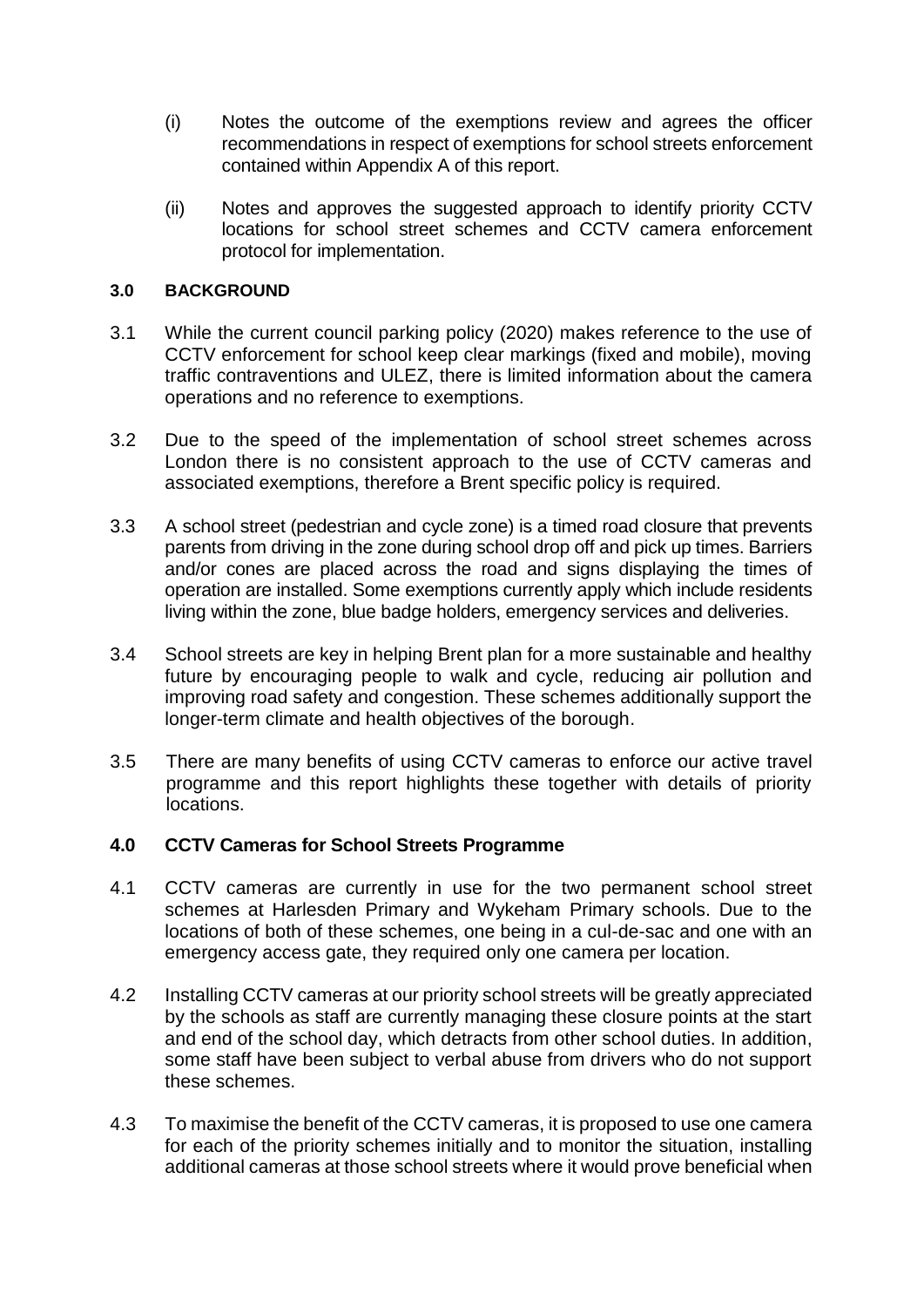more funding becomes available. The priority locations identified will be subject to an assessment to ensure they are suitable for ANPR camera use.

- 4.4 Taking into account information gathered from officer visits, complaints and feedback from schools and residents, air quality and road safety data, all the schemes have been evaluated against the following criteria to establish their priority status:
	- Air quality NO2, PM10 and PM2.5 concentrations
	- Road safety casualty data
	- School commitment Travel Plan STARS accreditation
	- Non-compliance issues unauthorised vehicles driving through and aggressive driver behaviour, police assistance required
- 4.5 Appendix B of this report provides details of the evaluation and lists the schools in order of priority.
- 4.6 It should be noted that the ANPR CCTV Cameras are re-deployable and can therefore be moved to different locations, if required.
- 4.7 Further discussions were held with the police to help identify any risks and they advised that all staff involved in the school streets operation should undertake the Action Counter Terrorism (ACT) ELearning workshop and all schools should develop a response plan for dealing with vehicle as weapon (VAW) style attack and put this into practice.
- 4.8 Officers will work with schools to promote sustainable travel and considerate driving and parking behaviour by parents and carers.

#### **5.0 Exemptions for School Street CCTV Enforcement Schemes**

- 5.1 A benchmarking exercise was undertaken with other London Boroughs to establish which ones currently enforce their school streets using CCTV, the process they use and details of exemptions they provide. This varies considerably amongst boroughs and can be controversial as these restrictions cover a length of road for specific periods and can restrict access for those with legitimate reasons to access the areas concerned.
- 5.2 Appendix A details the advantages and disadvantages of providing exemptions to the various categories for school streets. The table also includes officer recommendations based on this information together with discussions involving Cabinet Members.
- 5.3 The results of the Equalities Impact Assessment have also be taken into account when agreeing the exemption recommendations as detailed above.

#### **6.0 CCTV Camera Enforcement Protocol**

6.1 Once agreed, the locations for all CCTV cameras will published on the council's website together with details of the enforcement process that will be used.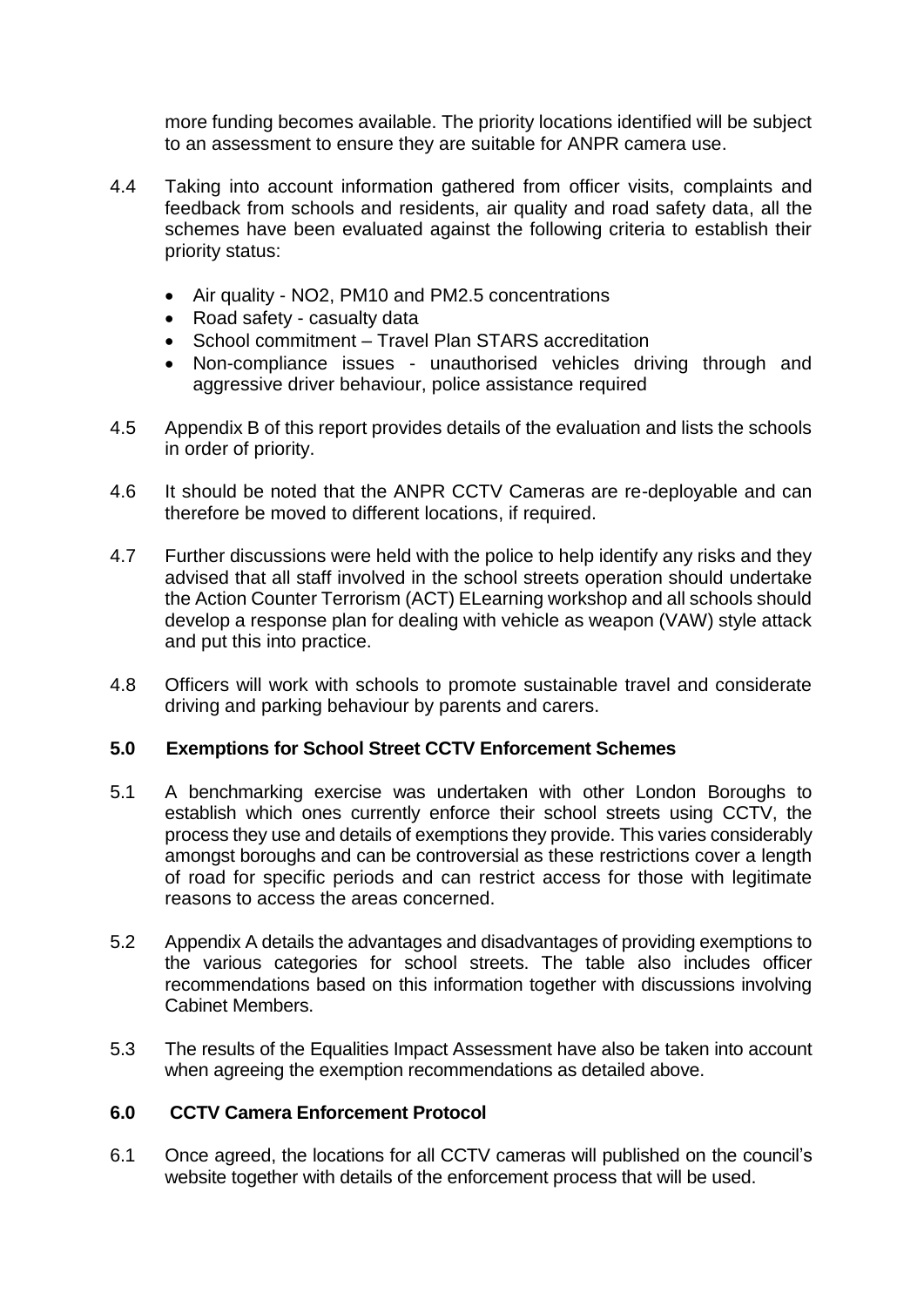- 6.2 As recommended by the council's consultants, the Project Centre, a dedicated officer will be employed to oversee the back office functions and deal with all correspondence relating to the active travel programme. They will be responsible for making sure it is fit for purpose, fair and transparent.
- 6.3 Details of the individual schemes will be sent to local residents to inform them of the hours of operation, roads affected and method for obtaining a permit if they are eligible.
- 6.4 All vehicles will be recorded as they enter the restricted zone during the prescribed times and the video footage will be reviewed by the dedicated officer and referenced against the record of permits allocated (white list) to see if the vehicle is registered for an exemption. Any vehicles that are not on the list will be issued with a Penalty Charge Notice (PCN).
- 6.5 The first batch of cameras will be installed in September 2022 when the schools return after the summer holidays and the first month will be used as a transition period to notify drivers that the barriers/cones are being removed and cameras have been installed. This will be supported by a communications plan which will contain key messages for schools, parents/carers and drivers. Information will also be placed on our website.

#### **7.0 FINANCIAL IMPLICATIONS**

- 7.1 The Twenty six cameras that have recently been purchased were funded from the TfL London Streetspace budget (Tranche 2) and DfT London Active Travel Emergency fund and cost £459,356.80 (£17,668 per camera) which includes the supply and set up.
- 7.2 A budget of £25k per camera is required to cover all the associated costs including back office systems, electrical supply, connections and street furniture (if required).
- 7.3 It is anticipated that the income generated will cover the initial cost of the camera within eighteen months. The typical yield of a PCN is £55 and this is recorded in the council's parking account which is currently used to meet the cost of concessionary fares, which allow older and eligible disabled Londoners to travel around the capital's transport network for free.
- 7.4 The cost of providing 43 ANPR cameras at all of our school streets is estimated at £1,075,000. Further CCTV cameras will be provided in future years as funding becomes available from Transport for London to deliver the Local Implementation Plan.
- 7.5 An additional staffing resource would be required to assist with the management of the CCTV cameras and to deal with enquiries and appeals, this is estimated to cost £30,000 per annum. From the two trial school streets, income is estimated at £16,500 per annum, for each site, with operating costs including maintenance and staffing costs estimated at £5,000 per annum.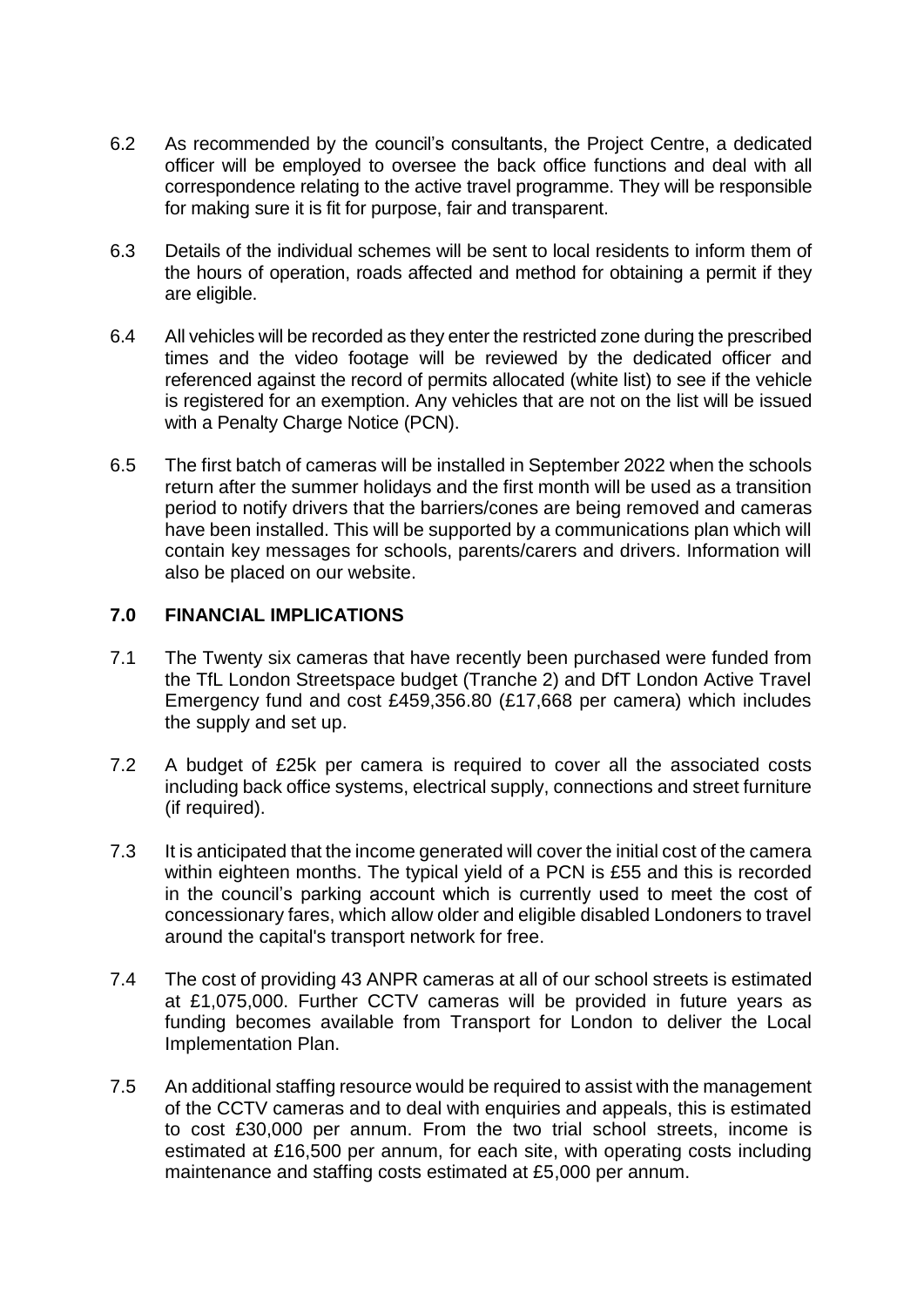7.6 Officers therefore predict that the costs for the additional resource and operation will be covered by the income generated taking into account the £16,500 per annum received from the two trial school streets. The number of PCN's issued will be monitored on a regular basis. Cameras can be relocated to another location if the compliance levels improve and the income does not cover the operational costs. While not anticipated, any financial shortfall will be met from existing R&E budget provision.

### 8.0 **LEGAL IMPLICATIONS**

- 8.1 The London Local Authorities and Transport for London Act 2003 (LLA&TfL) provides the legal framework for the enforcement of moving traffic contraventions by CCTV which includes the prohibition of 'no motorised vehicles' (indicated in the Traffic Signs Regulations and General Directions 2016 - TSRGD by sign ref 619), and 'Pedestrian and Cycle Zones' (indicated by sign ref 618.3C). These signs are located at the entry points for all BHNs and school streets and detail the times of operation and exemptions.
- 8.2 The Road Traffic Regulation Act 1984 provide a local authority the powers to make permanent Traffic Management Orders (TMOs) in order to manage their road network. There are specific purposes that TMOs can be used for, which includes among other preventing the use of the road by vehicular traffic of any kind which, or its use by vehicular traffic in a manner which, is unsuitable having regard to the existing character of the road or adjoining property.
- 8.3 Permanent TMOs are currently in place to reinforce the restrictions for the operational school streets and the regulations governing the process of making TMOs are set out within the Local Authorities Traffic Orders (Procedure) (England and Wales) Regulations 1996.
- 8.4 Officers have taken legal advice at various stages as to the requirements in relation to the promotion and making permanent of the operational school streets schemes and enforcing these through CCTV.

#### **9.0 DIVERSITY AND EQUALITY IMPLICATIONS**

- 9.1 The public sector duty set out at Section 149 of the Equality Act 2010 requires the council, when exercising its functions, to have due regard to the need to eliminate discrimination, harassment and victimisation and other conduct prohibited under the Act, and to advance equality of opportunity and foster good relations between those who share a protected characteristic and those who do not share that protected characteristic.
- 9.2 An Equalities Impact Assessment for CCTV cameras for school streets schemes has been undertaken and the results of this have been taken into consideration as part of the exemption review process.
- 9.3 Officers are satisfied that there are no diversity or equality implications arising from this report and its recommendations.